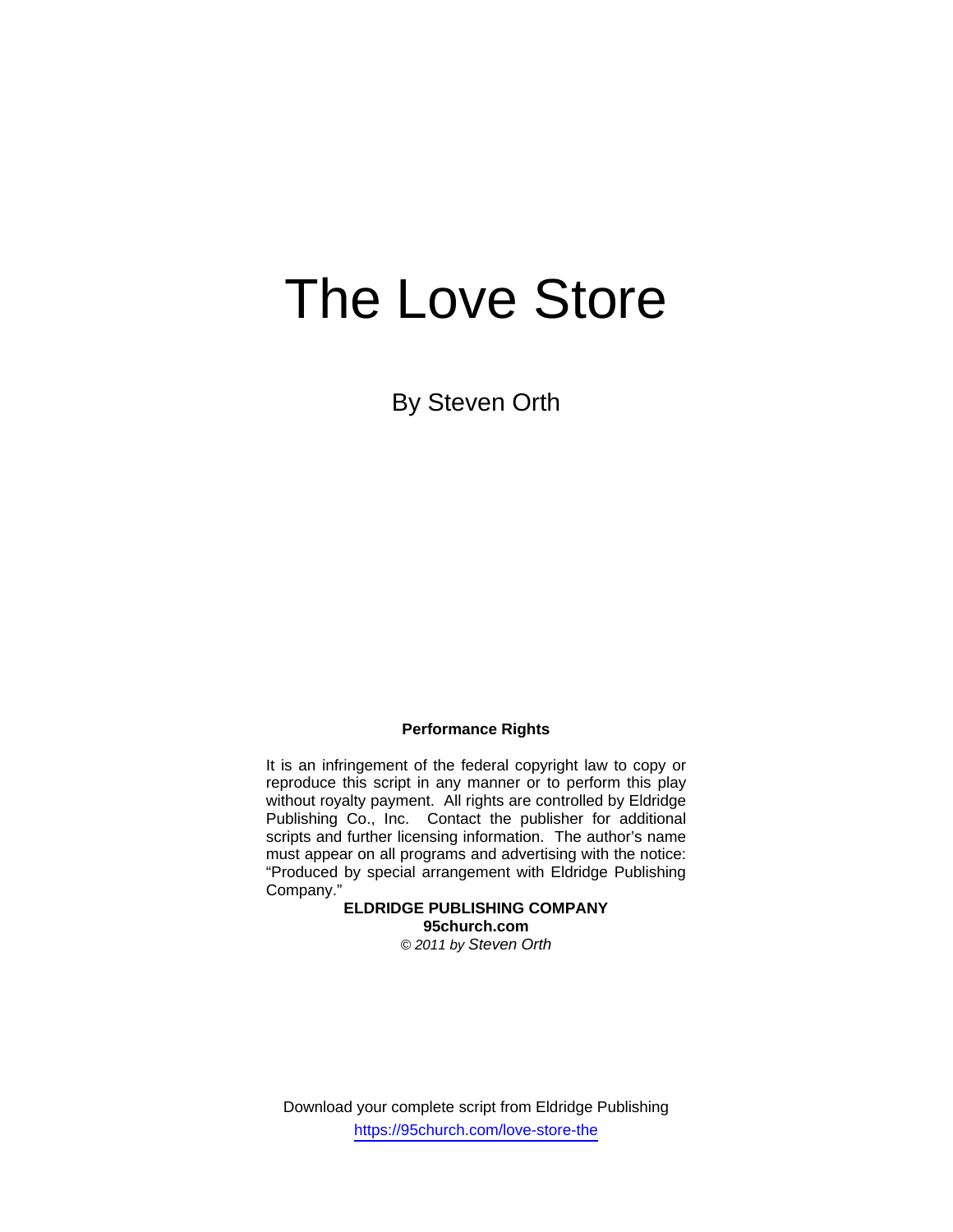*The Love Store - 2 -* 

## **STORY OF THE PLAY**

If you've ever thought that Christmas has become too commercialized (and who among us hasn't felt that as we pulled out the credit card yet again) this is the play for you. Several customers wander in to a rather bare, nondescript store during the Christmas shopping season. All of them -- younger children, teenagers, and twenty-somethings -- are looking for the same thing, but for different reasons. Some aren't even sure what they want: they just know that they are missing something. Naomi, the widow working behind the counter, answers their questions kindly but indirectly. When the owner of a competing store enters the scene, the nature of both stores and their proprietors becomes clear. As the customers decide for or against their purchases, a surprise awaits them. Appropriate for all audiences, "The Love Store" begs the question, "What is the price of Love?" With a few minor changes, this play can be presented at any time of the year.

About 30 minutes.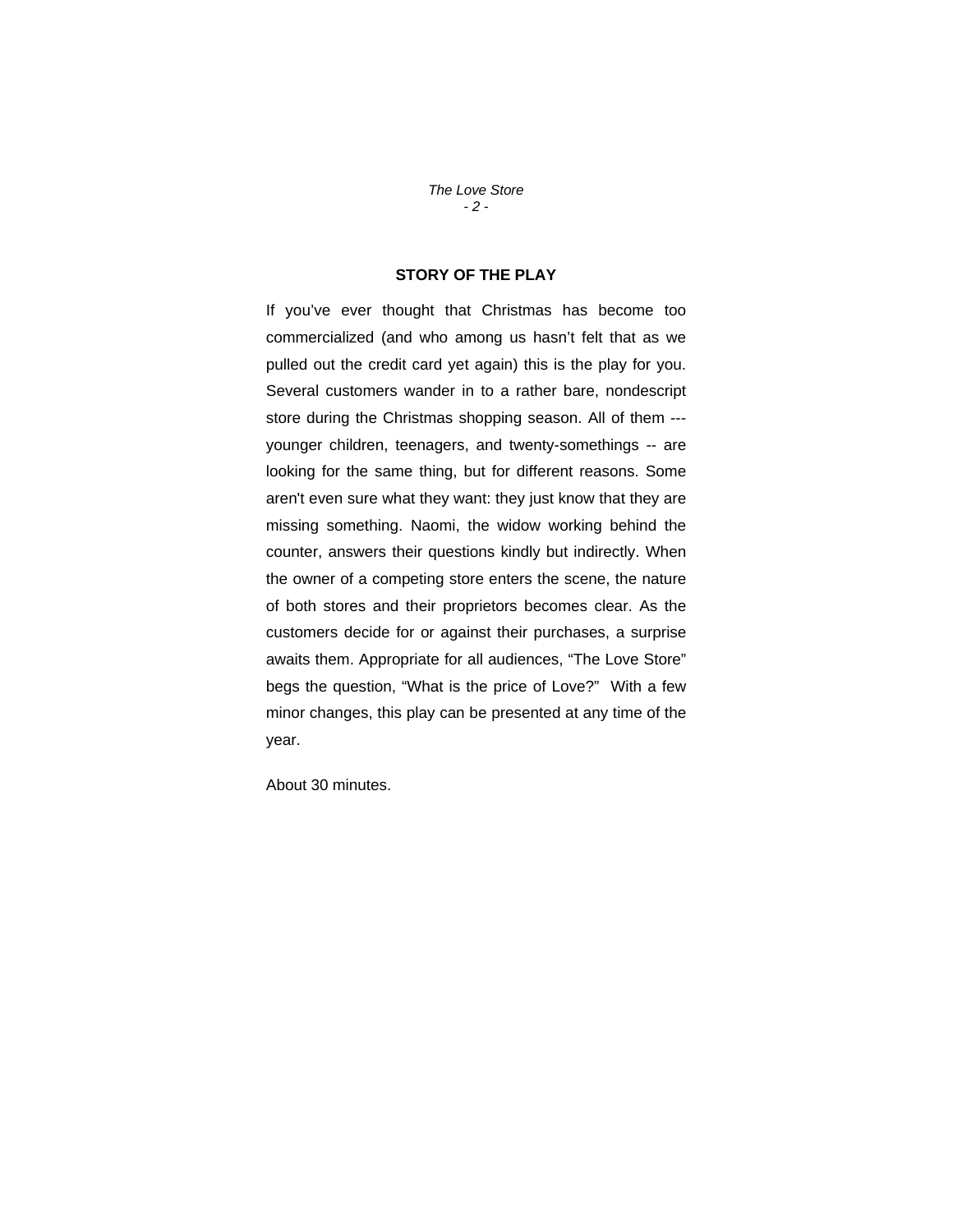*The Love Store - 3 -* 

## **CAST OF CHARACTERS**

*(1 m, 4 w, 1 flexible, 1 boy, 1 girl.)* 

**NAOMI:** Elderly widow who misses her husband. Is mistaken for the store owner.

**JOY:** College graduate, lonely, never had a boyfriend.

**CARRIE:** Late teens, dressed somewhat provocatively, wants a father to tell her she's beautiful.

**LEXI:** Age 13, wants a friend to be there for her.

**TOMAS:** Late teens, attractive young man who wants a father to guide him.

**SISTER:** Little girl who wants to find a parent to love them.

**BROTHER:** Little boy, meek and sad.

**LUCY/LUCIUS:** *(Flexible)* Salesperson from the "Store Next Door."

#### **PRODUCTION NOTES**

The separate scenes noted within the script are for the benefit of the actors. This play is intended to be produced continuously with no internal blackouts.

#### **SETTING**

Winter time in a modern-day city, inside the "Love Store." The original production used a wire-frame set to emphasize the acting. Otherwise, exterior wall of store faces SR. Two large translucent windows sit on either side of the door from the street. Interior of the store has three shelves or racks located UC, DSR, and DSL. A counter sits SL with another door behind it.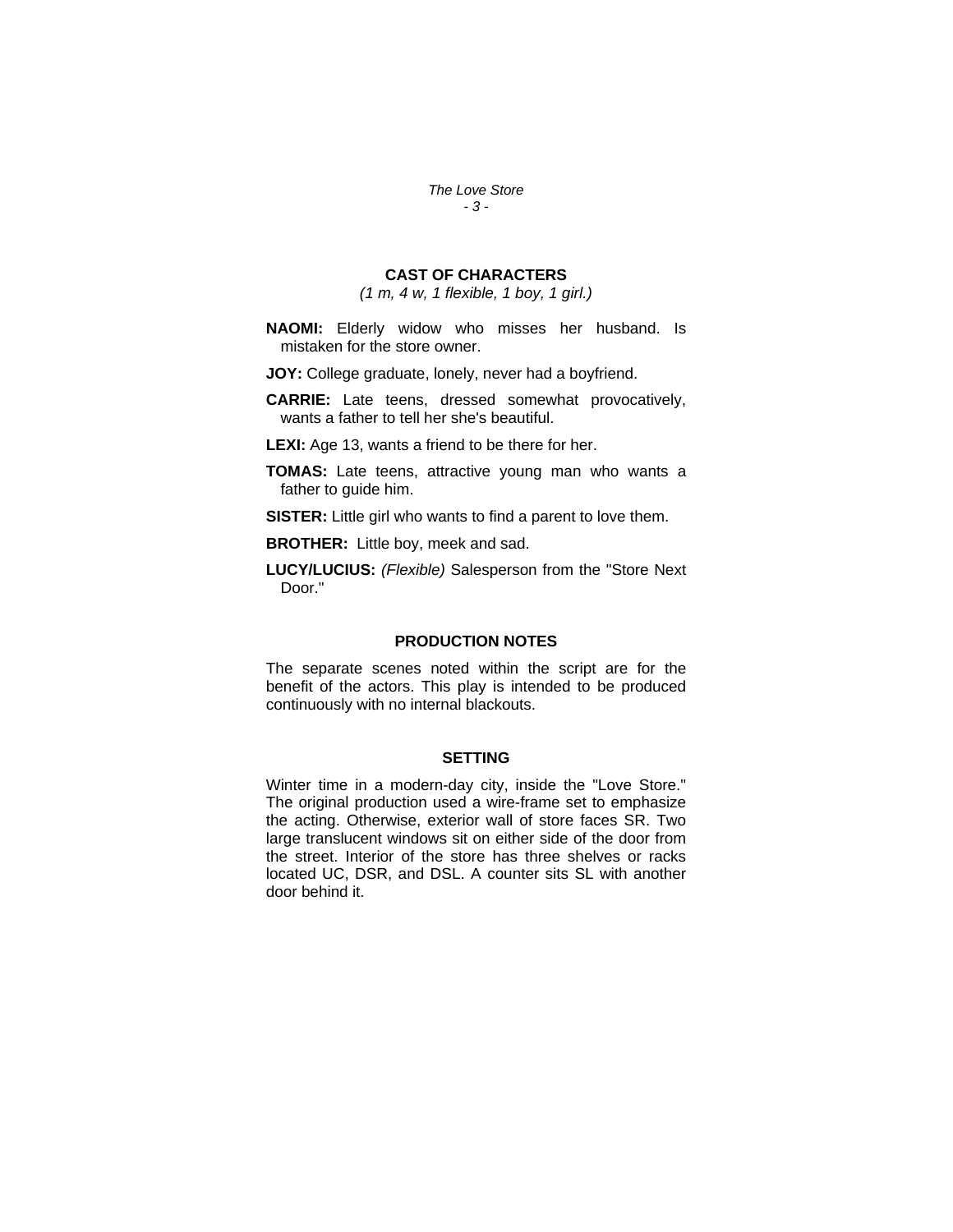#### *The Love Store - 4 -*

## **PROPS / SET PIECES**

Two chairs or stage boxes CS. A stool behind the counter, newspaper or book for Naomi. A small, nondescript gift box. Some full clothing racks, flower vases, greeting cards, balloons are scattered about the store.

#### **SOUND**

City noise, traffic and crowd. Winter wind and storm.

#### **COSTUMES / MAKEUP**

Since this is winter, all characters will need winter coats. Cold-weather accessories should be added only to appropriate characters.

NAOMI: Age makeup, gray hair; comfortable clothes but ones that haven't been in-style for a while.

JOY: No defining makeup, unwashed hair back in a loose ponytail, wisps in front of her face; frumpy gray collegename sweatshirt, sweatpants or yoga pants; tennis shoes.

CARRIE: Bold, defined makeup, modern hairstyle; fashionable, somewhat provocative clothes intended to draw the attention of boys. Also wears earbud headphones.

LEXI: Contemporary teen attire; wears earbud headphones and is constantly checking her cell phone.

TOMAS: Warm, stylish if not athletic-looking apparel.

SISTER: Child-appropriate winter clothes.

BROTHER: Child-appropriate winter clothes.

LUCY/LUCIUS: Upscale business attire.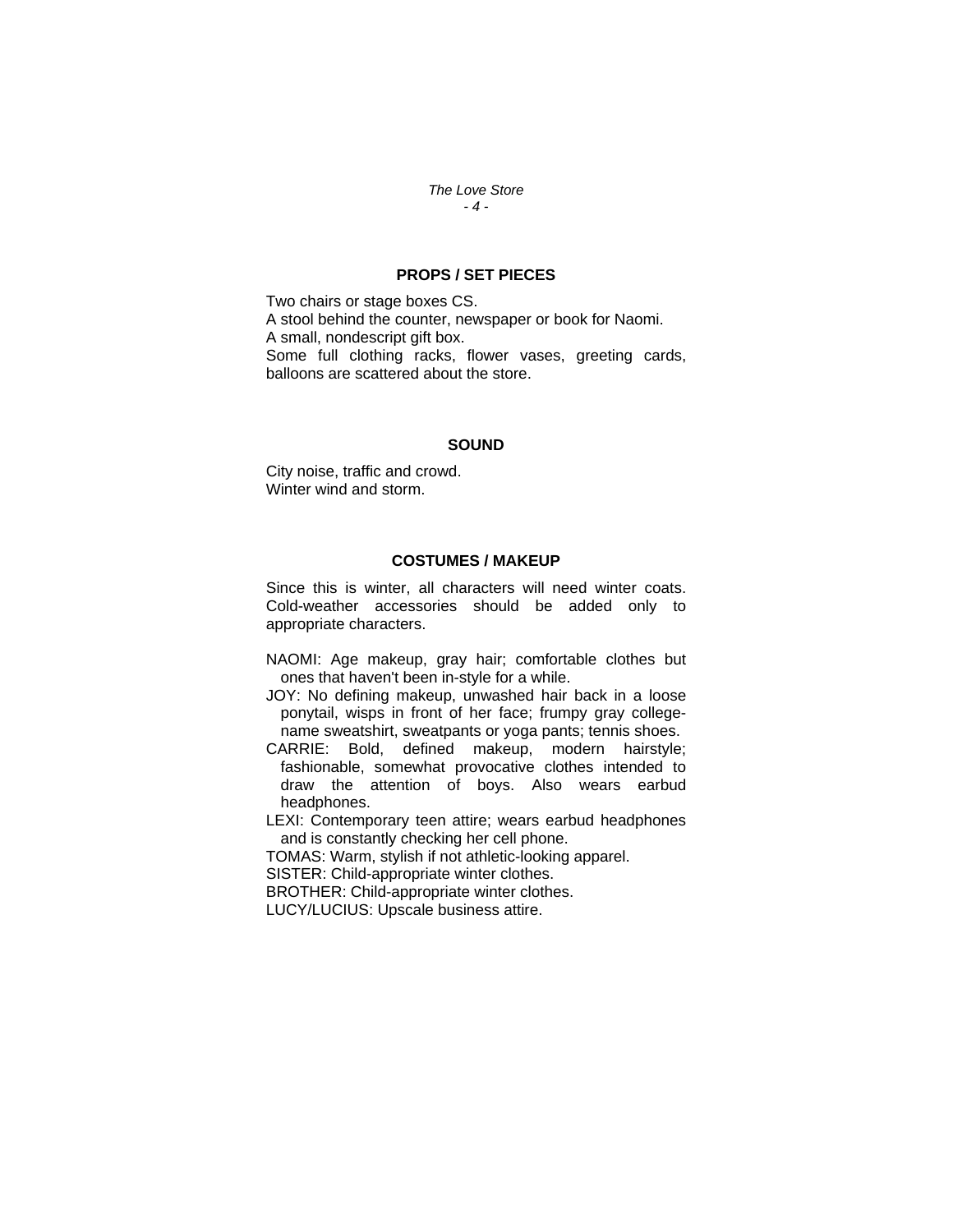*The Love Store - 5 -* 

#### **Scene 1: Greetings**

*(AT RISE: The Love Store is dimly lit. NAOMI opens the door and busies herself making sure that the store is ready for the day. She moves behind the counter, sits, and begins to read. A backlight reveals LUCY is outside the Love Store trying to get individuals to go in to the Store Next Door. Shortly thereafter, JOY wanders in.)* 

**NAOMI:** *(Enthusiastically, to JOY.)* Merry Christmas! **JOY:** *(Flatly.)* Good morning. *(Starts to browse through the store.)*  **NAOMI:** *(Unfazed.)* Can I help you find something?

**JOY:** No thanks. I'm just browsing.

**NAOMI:** Alright. Let me know if I can be of assistance. **JOY:** Mm-hmm.

*(JOY goes over to the books and starts skimming as NAOMI returns to her book while humming a carol. CARRIE ENTERS noisily.)* 

**NAOMI:** *(Continuing her enthusiasm.)* Merry Christmas! **CARRIE:** *(Pulling the earbuds out of her ears.)* Wha? Yeah. Whatever. **NAOMI:** Are you looking for anything in particular? **CARRIE:** *(Bluntly.)* No. **NAOMI:** *(Remaining polite.)* Sure. I'll be over here if you need something.

**CARRIE:** *(To herself.)* Need something...right.

*(Distracted by their attempts to not look too interested in the shelves, JOY and CARRIE bump into each other.)* 

**JOY:** *(Apologizing.)* Oh! Sorry. **CARRIE:** *(Snotty.)* You should be. **JOY:** *(Retorting.)* What's your problem? **CARRIE:** *(Antagonizing.)* You really wanna know? **JOY:** No. **CARRIE:** Good.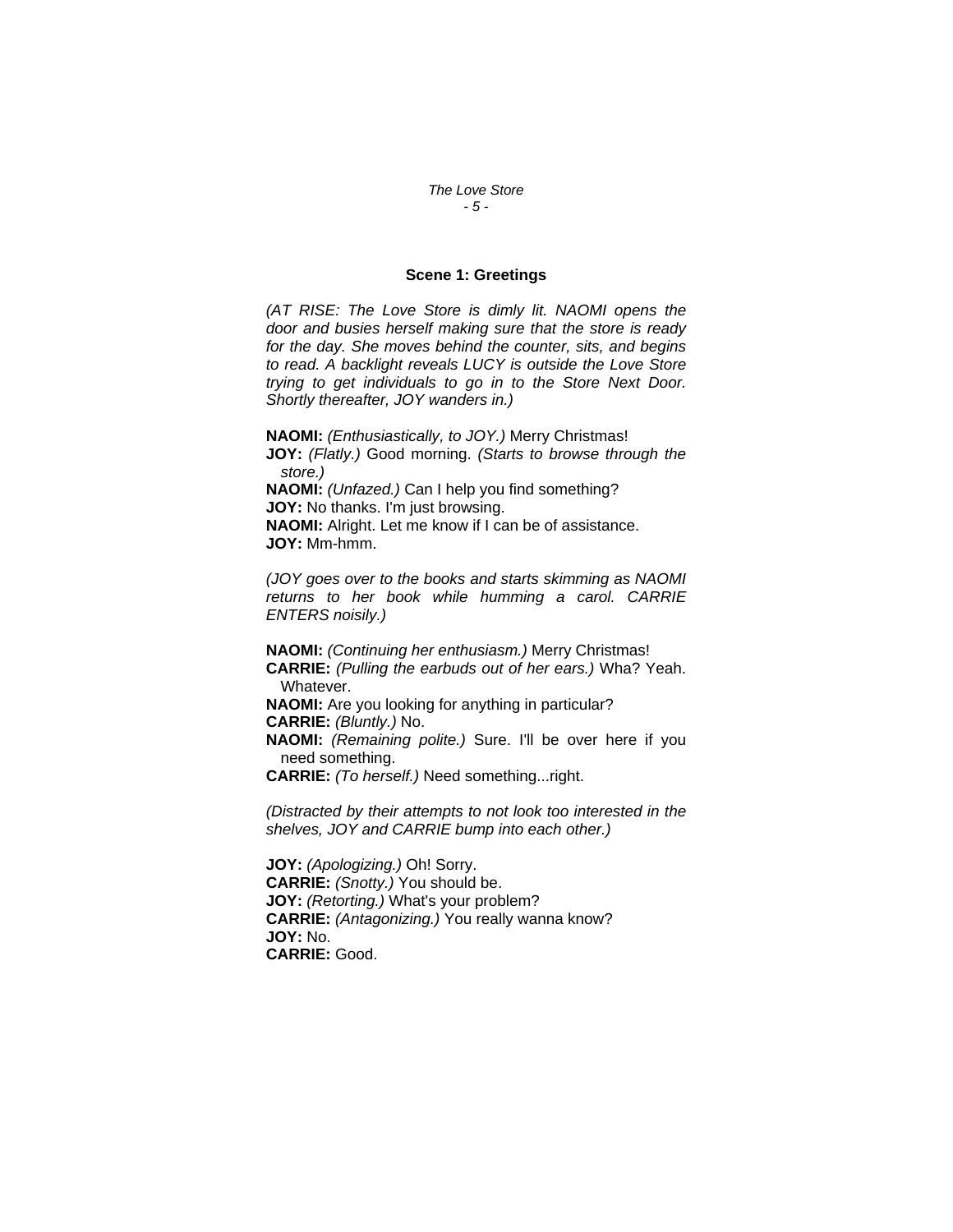*The Love Store - 6 -* 

*(THEY both turn and separate. LEXI ENTERS.)* 

**LEXI:** *(Quietly.)* Um, hello?

**NAOMI:** *(Crossing to her.)* Merry Christmas, and welcome. LEXI: Is this the store I read about in the paper?

**NAOMI:** I don't think there was an ad. What did the paper say?

**LEXI:** *(Reading from a piece of newspaper.)* "Just in time for the season, a grand opening of a new location of the store that has everything."

**CARRIE:** *(Sarcastically.)* Does this store look new to you?

**NAOMI:** *(Ignoring CARRIE.)* This store has been here for years.

**JOY:** *(Sneezing off the dust on one particular book.)* That's not hard to believe.

**NAOMI:** I think the store you're speaking of is next door.

LEXI: You mean the one with all of the people lined up out front?

**NAOMI:** That's the one. You are certainly welcome to stay here as long as you would like.

**CARRIE:** At least it's warm in here.

**NAOMI:** *(Offering.)* Would you like some tea or hot cocoa? **JOY/LEXI/CARRIE:** Sure!

*(As NAOMI exits, the GIRLS respond to the awkwardness of their eager responses by returning to their own isolation.)* 

**CARRIE:** *(To herself.)* Who says "cocoa" anymore?

**LEXI:** *(To the other girls.)* I've never been in this store before. What do they even sell here?

**CARRIE:** *(Harshly.)* Silence.

**JOY:** Do you need to be so rude? It was a simple question. **CARRIE:** Was I talking to you?

**JOY:** If you weren't then, you are now.

**CARRIE:** And now I'm not. *(Drifts away.)* 

**LEXI:** *(Apologetically.)* I didn't mean to start an argument.

**JOY:** She's just an argument waiting to happen.

**LEXI:** You two know each other?